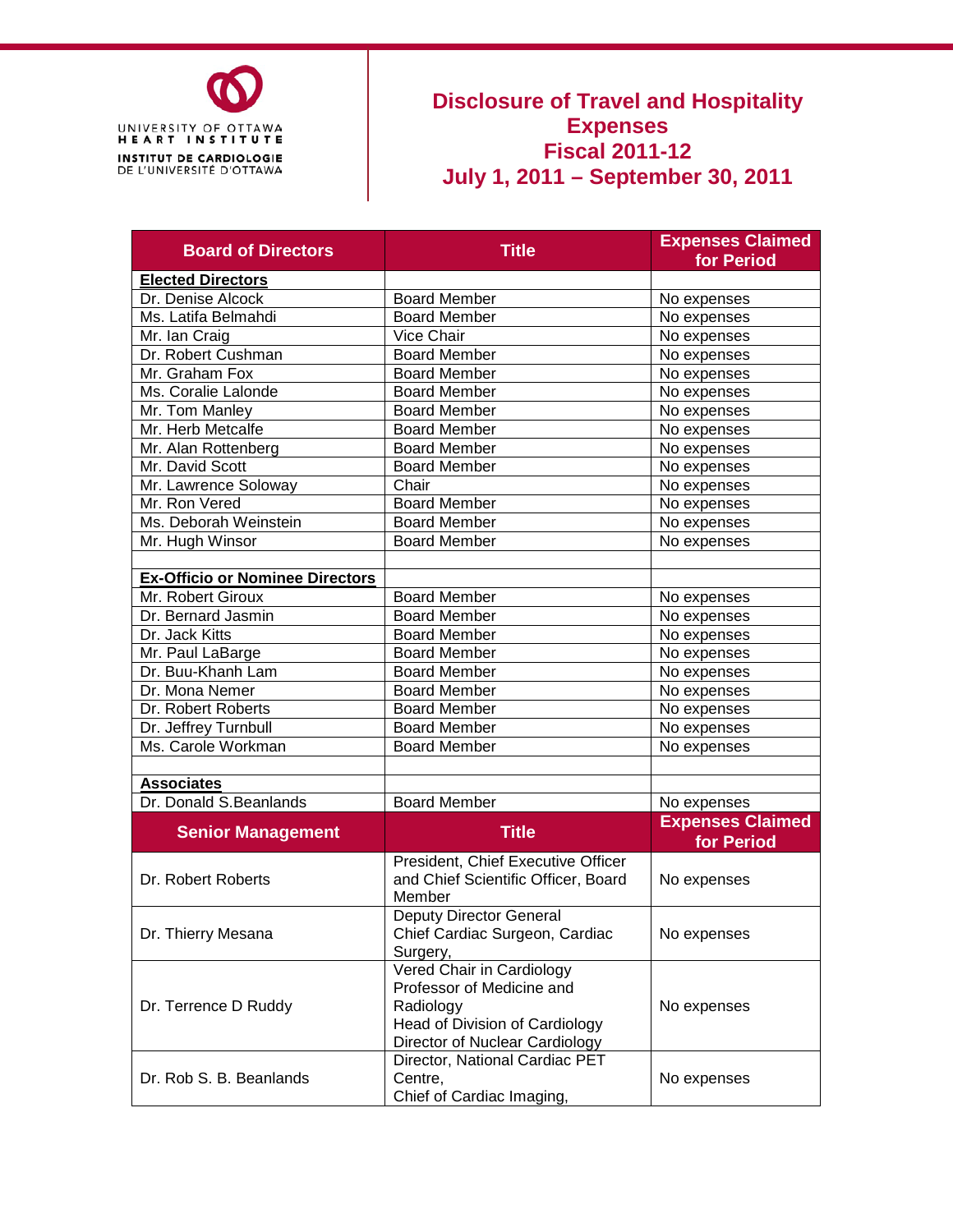| Dr. Andrew Pipe      | Chief, Division of Prevention and<br>Rehabilitation | No expenses                                |  |  |  |
|----------------------|-----------------------------------------------------|--------------------------------------------|--|--|--|
| Dr. James Robblee    | Chief, Division of Cardiac<br>Anesthesiology        | No expenses                                |  |  |  |
| Ms. Hana Pika        | Vice President, Chief Information<br>Officer        | Expenses claimed,<br>see below for details |  |  |  |
| Ms. Marion Fraser    | Vice President, Finance &<br>Administration         | Expenses claimed,<br>see below for details |  |  |  |
| Ms. Heather Sherrard | Vice President, Clinical Services                   | No expenses                                |  |  |  |
| Mr. Greg Leonard     | Interim Vice President,<br>Communications           | Expenses claimed,<br>see below for details |  |  |  |

 $\overline{\phantom{0}}$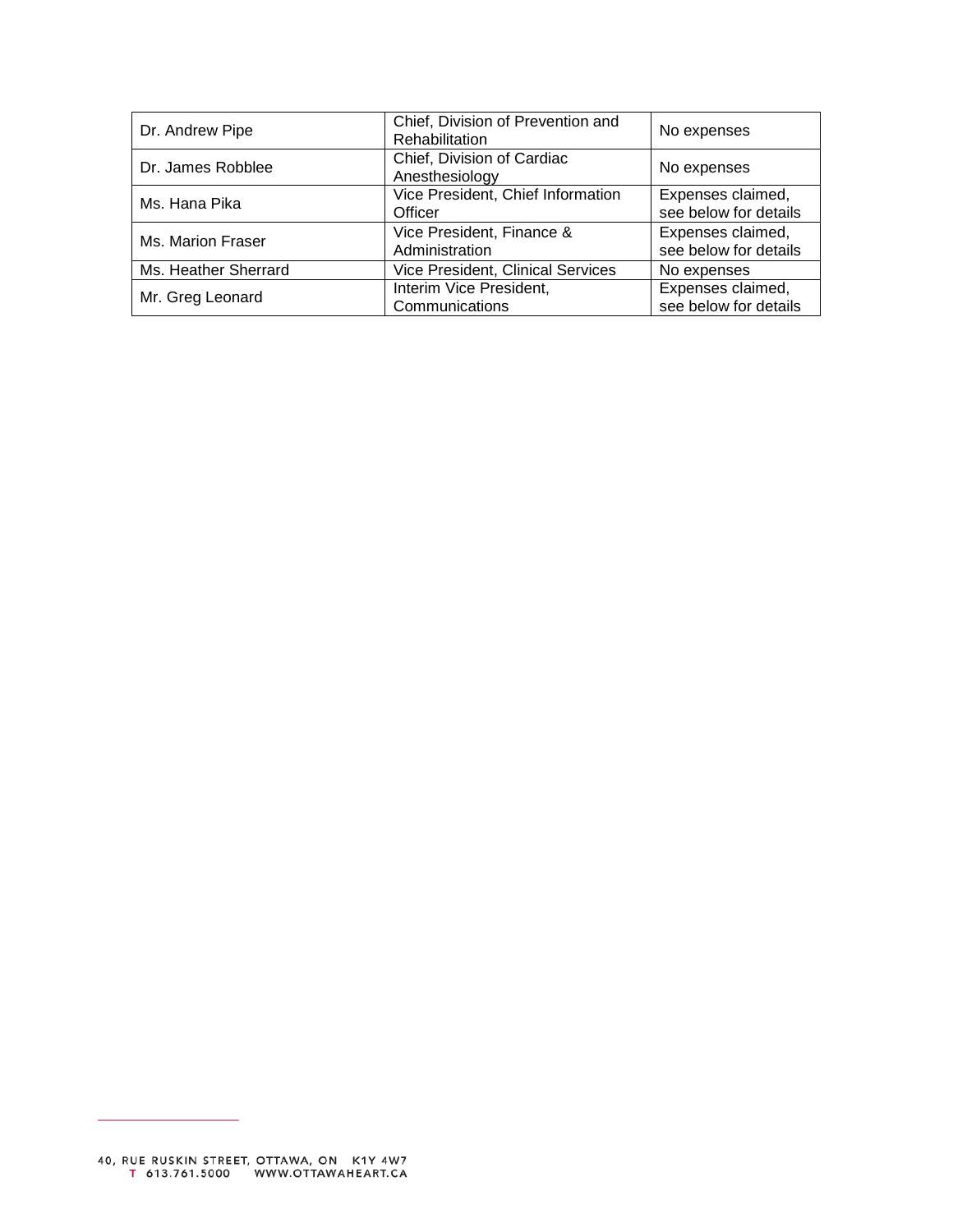

## Executive Expense Report

| <b>Name</b>                       |                                     | <b>Title</b>     |                           |                           | For the Quarter                        |                                        |                                         |                   |  |  |  |  |  |
|-----------------------------------|-------------------------------------|------------------|---------------------------|---------------------------|----------------------------------------|----------------------------------------|-----------------------------------------|-------------------|--|--|--|--|--|
|                                   | Hana Pika                           |                  | VP Information Technology |                           |                                        | Second Quarter (July 1 - September 30) |                                         |                   |  |  |  |  |  |
|                                   |                                     |                  | <b>Travel Expenses</b>    |                           |                                        |                                        |                                         |                   |  |  |  |  |  |
|                                   | <b>Trip Details</b>                 | <b>Breakdown</b> |                           |                           |                                        |                                        |                                         |                   |  |  |  |  |  |
|                                   |                                     | Airfare/Train    | Transportation*           | Accommodation             | Meals                                  | Incidentals                            | Parking/Tolls                           | <b>Total/Trip</b> |  |  |  |  |  |
| Purpose                           | Date(s)<br>June 16                  |                  |                           |                           |                                        |                                        |                                         |                   |  |  |  |  |  |
| Off Site Meeting -<br>Regional IT | Destination CHEO, Ottawa            | \$               | $\boldsymbol{\mathsf{S}}$ | \$                        | \$                                     | \$                                     | $13.00 \, \text{S}$<br>\$               | 13.00             |  |  |  |  |  |
| Purpose                           | Date(s)<br>September 21             |                  |                           |                           |                                        |                                        |                                         |                   |  |  |  |  |  |
| Off Site Meeting -<br>Regional IT | Destination <sub>TOH</sub> , Ottawa | \$               | $\boldsymbol{\mathsf{S}}$ | \$                        | \$                                     | \$                                     | $13.00 \, \text{S}$<br>\$               | 13.00             |  |  |  |  |  |
| Purpose                           | Date(s)                             |                  |                           |                           |                                        |                                        |                                         |                   |  |  |  |  |  |
|                                   | Destination                         | \$               | $\mathcal{S}$             | \$                        | \$                                     | \$                                     | \$                                      | 0.00<br>\$        |  |  |  |  |  |
|                                   | <b>Total Travel Expenses</b>        | \$<br>0.00       | $\sqrt{5}$<br>0.00        | $\boldsymbol{\$}$<br>0.00 | $\boldsymbol{\mathsf{s}}$<br>$0.00$ \$ | 0.00                                   | $26.00$ \$<br>$\boldsymbol{\mathsf{s}}$ | 26.00             |  |  |  |  |  |

\* Transportation expenses include: vehicle rental or own use (mileage), taxis and/or public transportation.

| <b>Other Expenses</b>                            |    |        |  |  |  |  |  |  |
|--------------------------------------------------|----|--------|--|--|--|--|--|--|
| Please Describe: Staff Appreciation - Gift Cards |    |        |  |  |  |  |  |  |
|                                                  |    | 522.58 |  |  |  |  |  |  |
| Please Describe:                                 |    |        |  |  |  |  |  |  |
|                                                  |    |        |  |  |  |  |  |  |
| Please Describe:                                 |    |        |  |  |  |  |  |  |
|                                                  |    |        |  |  |  |  |  |  |
| <b>Total Other Expenses</b>                      | кD | 522.58 |  |  |  |  |  |  |

| <b>Total Expenses</b> | 548.58 |
|-----------------------|--------|
|                       |        |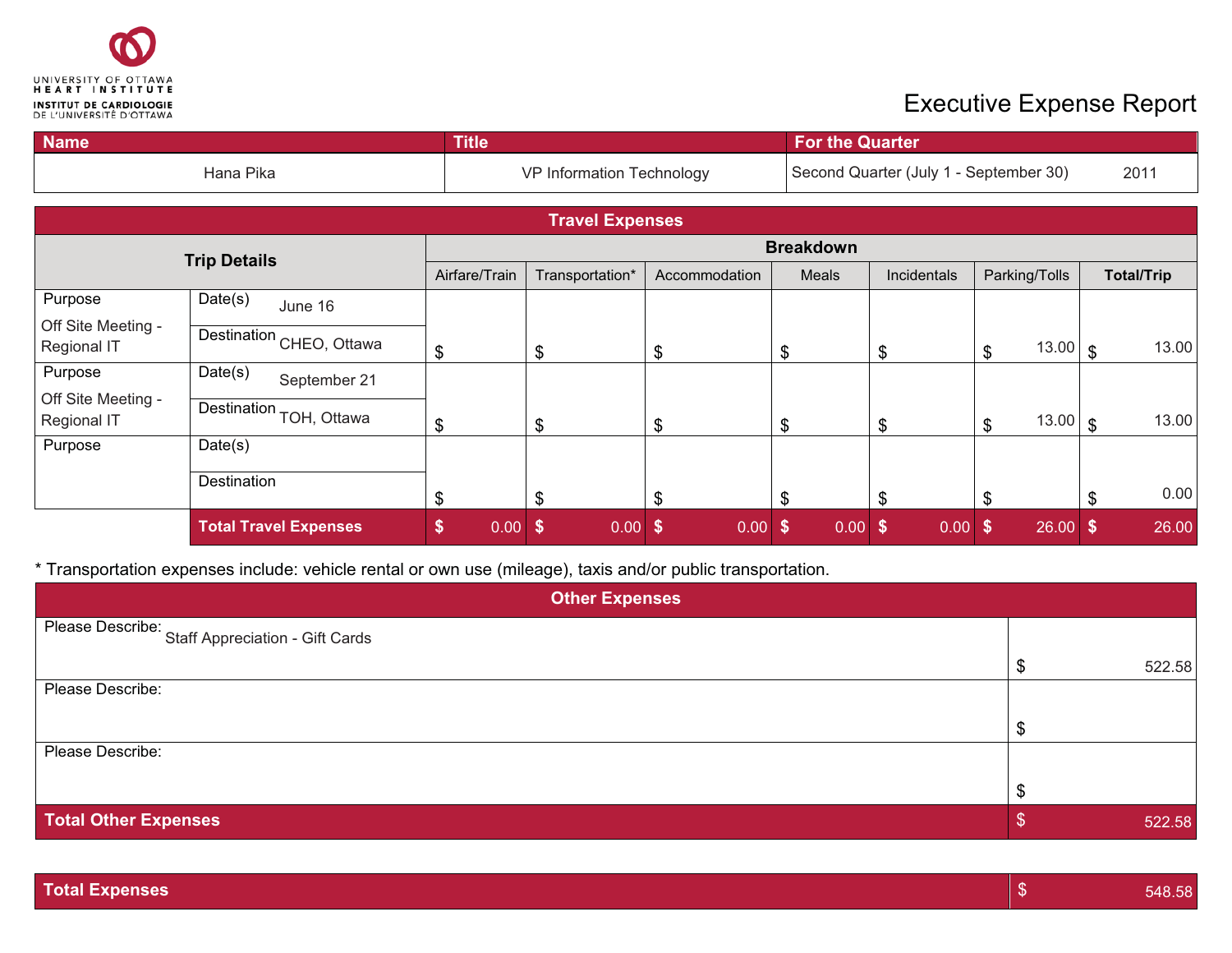

## Executive Expense Report

| <b>Name</b>                      |             |                              |                                    | <b>Title</b>  |                 |                        |               |             |                                        | <b>For the Quarter</b> |             |      |                |       |                   |          |  |  |  |
|----------------------------------|-------------|------------------------------|------------------------------------|---------------|-----------------|------------------------|---------------|-------------|----------------------------------------|------------------------|-------------|------|----------------|-------|-------------------|----------|--|--|--|
| <b>Marion Fraser</b>             |             |                              | CFO, VP Finance and Administration |               |                 |                        |               |             | Second Quarter (July 1 - September 30) |                        |             |      |                | 2011  |                   |          |  |  |  |
|                                  |             |                              |                                    |               |                 | <b>Travel Expenses</b> |               |             |                                        |                        |             |      |                |       |                   |          |  |  |  |
|                                  |             |                              | <b>Breakdown</b>                   |               |                 |                        |               |             |                                        |                        |             |      |                |       |                   |          |  |  |  |
| <b>Trip Details</b>              |             |                              |                                    | Airfare/Train | Transportation* |                        | Accommodation |             | Meals                                  |                        | Incidentals |      | Parking/Tolls  |       | <b>Total/Trip</b> |          |  |  |  |
| Purpose                          | Date(s)     | September 11-13              |                                    |               |                 |                        |               |             |                                        |                        |             |      |                |       |                   |          |  |  |  |
| OHA Financial Mgmt<br>Conference |             | Destination Toronto, ON      | $\frac{1}{2}$                      | 379.68        | $\sqrt[6]{3}$   | $25.00$ \$             |               | $581.73$ \$ |                                        |                        | \$          |      | \$             | 25.00 | $\mathcal{S}$     | 1,011.41 |  |  |  |
| Purpose                          | Date(s)     | August 15                    |                                    |               |                 |                        |               |             |                                        |                        |             |      |                |       |                   |          |  |  |  |
| <b>OHA FIPPA</b><br>Conference   |             | Destination Ottawa, ON       | \$                                 |               | \$              |                        | \$            |             | \$                                     |                        | \$          |      | $\mathfrak{S}$ | 16.00 | \$                | 16.00    |  |  |  |
| Purpose                          | Date(s)     |                              |                                    |               |                 |                        |               |             |                                        |                        |             |      |                |       |                   |          |  |  |  |
|                                  | Destination |                              | \$                                 |               | \$              |                        |               |             | \$                                     |                        | \$          |      | \$             |       |                   | 0.00     |  |  |  |
|                                  |             | <b>Total Travel Expenses</b> | $\boldsymbol{\$}$                  | 379.68        | \$              | $25.00$ \$             |               | 581.73 \$   |                                        | $0.00$ \$              |             | 0.00 | - \$           | 41.00 | S                 | 1,027.41 |  |  |  |

\* Transportation expenses include: vehicle rental or own use (mileage), taxis and/or public transportation.

| <b>Other Expenses</b>                                                                                         |  |          |  |  |  |  |  |  |
|---------------------------------------------------------------------------------------------------------------|--|----------|--|--|--|--|--|--|
| Please Describe: Registration to OHA Conference (paid through corporate Visa)                                 |  |          |  |  |  |  |  |  |
|                                                                                                               |  | 1,005.70 |  |  |  |  |  |  |
| Please Describe:<br>Registration for CA Association Speaker Event, May 27, 2011 (paid through corporate Visa) |  |          |  |  |  |  |  |  |
|                                                                                                               |  | 25.00    |  |  |  |  |  |  |
| Please Describe:                                                                                              |  |          |  |  |  |  |  |  |
|                                                                                                               |  |          |  |  |  |  |  |  |
| <b>Total Other Expenses</b>                                                                                   |  | 1,030.70 |  |  |  |  |  |  |